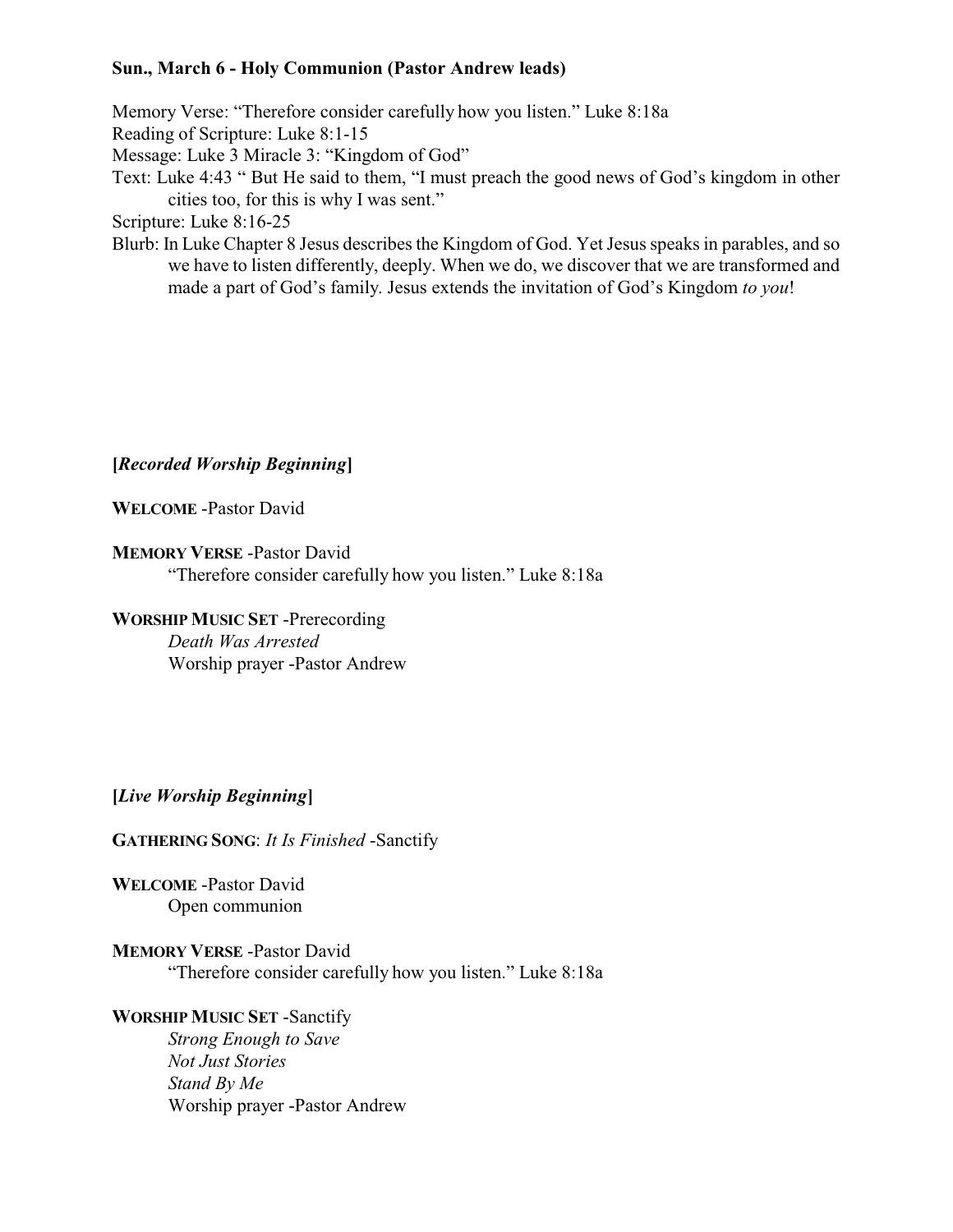### **READING OF SCRIPTURE:** Luke 8:1-15

In Luke 8 Jesus tells his first extended parable. It's a farming story, about scattering seeds on different kinds of soil. The results are very different! Luke 8:1-15,

"1 Soon afterward, Jesus traveled through the cities and villages, preaching and proclaiming the good news of God's kingdom. The Twelve were with Him, 2 along with some women who had been healed of evil spirits and sicknesses. Among them were Mary Magdalene (from whom seven demons had been thrown out), 3 Joanna (the wife of Herod's servant Chuza), Susanna, and many others who provided for them out of their resources.

4 When a great crowd was gathering and people were coming to Jesus from one city after another, He spoke to them in a parable: 5 "A farmer went out to scatter his seed. As he was scattering it, some fell on the path where it was crushed, and the birds in the sky came and ate it. 6 Other seed fell on rock. As it grew, it dried up because it had no moisture. 7 Other seed fell among thorny plants. The thorns grew with the plants and choked them. 8 Still other seed landed on good soil. When it grew, it produced one hundred times more grain than was scattered." As He said this, He called out, "Everyone who has ears should pay attention."

9 His disciples asked Him what this parable meant. 10 He said, "You have been given the mysteries of God's kingdom, but these mysteries come to everyone else in parables so that when they see, they can't see, and when they hear, they can't understand.

11 "The parable means this: The seed is God's word. 12 The seed on the path are those who hear, but then the devil comes and steals the word from their hearts so that they won't believe and be saved. 13 The seed on the rock are those who receive the word joyfully when they hear it, but they have no root. They believe for a while but fall away when they are tempted. 14 As for the seed that fell among thorny plants, these are the ones who, as they go about their lives, are choked by the concerns, riches, and pleasures of life, and their fruit never matures. 15 The seed that fell on good soil are those who hear the word and commit themselves to it with a good and upright heart. Through their resolve, they bear fruit."

## **GENERATIONAL BRIDGE** -Pastor Andrew

## **MESSAGE: Luke 3 Miracle (Luke 7-9) 3: "Kingdom of God"**

#### **PP#1:** Miracle: "Kingdom of God"

" But He said to them, "I must preach the good news of God's kingdom in other cities too, for this is why I was sent." -Luke 4:43

If someone asked you, what was Jesus doing for three years on earth, how would you answer? Imean, if someone asked you whyGod came to earth in Jesus, your answer might include something about Jesus coming to die on the cross to save the world from our sins, right?, John 3:16? But what about these three years of public ministry *before* His death and resurrection? What was the purpose of this time? As we've been reading through Luke we've seen Jesus traveling around, preaching, teaching and healing. And that might be a good answer. *But why*? Lots of rabbis and prophets and preachers throughout history had traveling ministries. What is the point of Jesus' three public years?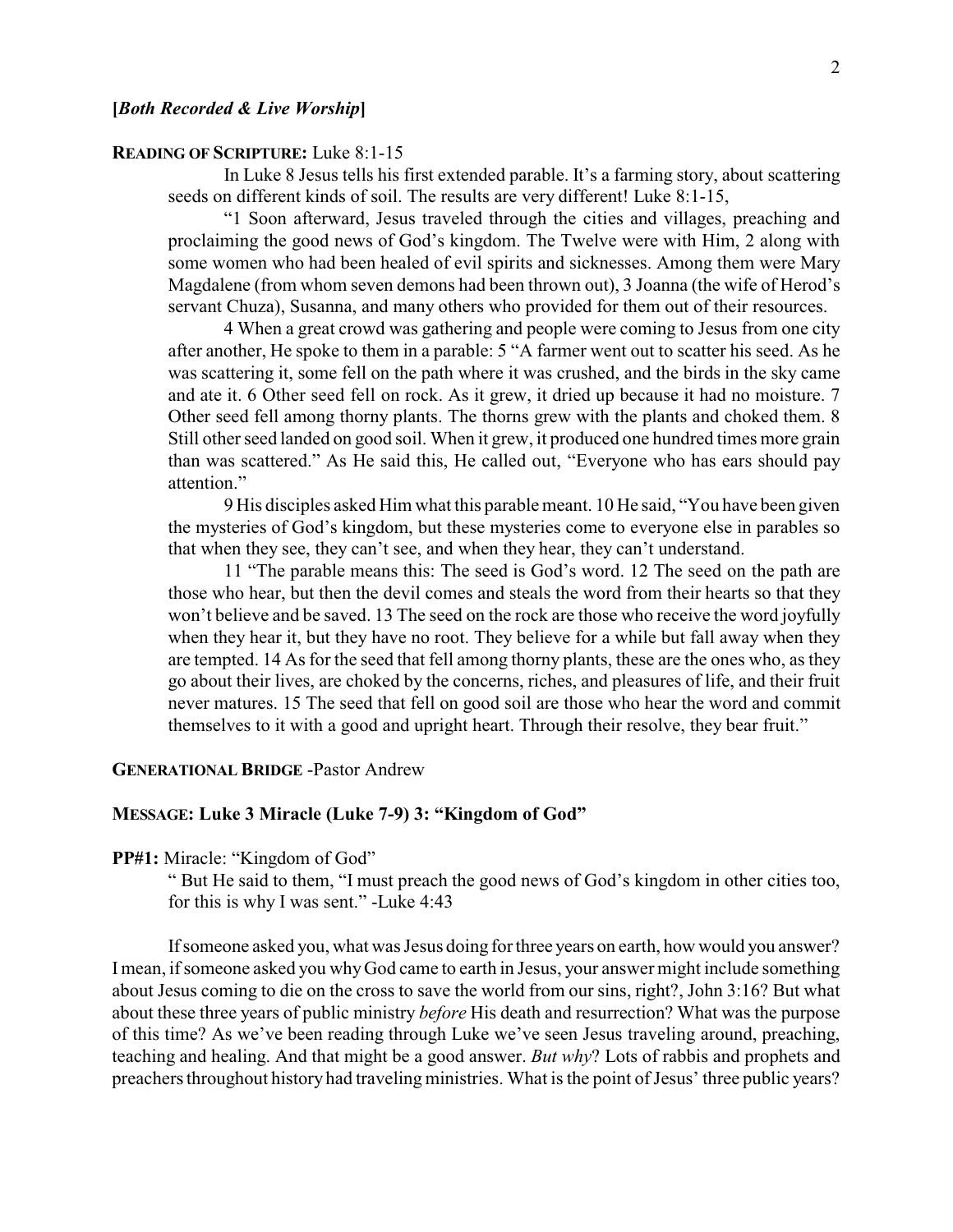The answer become clear here in Luke chapter 8. And you can also see it when you read through all four of the Gospels. Jesus' earthly ministry was to introduce–to usher in–the Kingdom of God. Make a note to the chapter 8 heading in your Bibles. Say: Jesus' earthly ministry: Usher in God's Kingdom.

Jesus Himself told us this back in Luke 4, when He read from the scroll of Isaiah 61. It said that we would know when God's Kingdom broke out on earth when these transformations started to occur. Jesus then said, "Today, it begins, with me!" A little bit later, in verse 43, Jesus said it again. "Imust preach the good news of God's kingdom in other cities too, for this is why I was sent."

## **PP#2:** *Image representing The Kingdom of God coming into earth.*

The Good News of God's Kingdom started pouring out in Jesus. He taught about it, He demonstrated it in His healings and miracles, and then He clinched it by His death and resurrection. It then begins to spread like wildfire with the coming of the Holy Spirit at Pentecost.

So, you and I, we have now chosen to move from casual observer in the crowds to being active followers of Jesus. We follow Jesus, and we join in His work, His mission. We all, since the time of Jesus, have been continuing His ministry of spreading God's Kingdom. That's why He taught us to pray, right at the beginning of what we now call The Lord's Prayer: "Your kingdom come, your will be done, on earth as it is in heaven." We pray about it because we do it.

So, if we're following Jesus and partnering with Him in bringing God's Kingdom into our world and lives, then we had better know a bit more about God's Kingdom, right?

I'm so glad you asked! At least Jesus is, because now, this is what He explains in chapter 8.

**PP#3:** Jesus' Public Ministry: Ushering in God's Kingdom

1 st Tour: Galilee, Luke 4:43-44

2 nd Tour: Galilee, Luke 8:1-4

3 rd Tour: Galilee, Luke 9:1-6

So turn to Luke 8. Verse one marks the second of Jesus' tours around the area of Galilee. Make a note to verse 1 saying, "2<sup>nd</sup> Tour of Galilee." If you want to go back and mark Jesus' first tour, you can go make a note on 4:43 saying "1<sup>st</sup> Tour of Galilee." And looking ahead, you can mark 9:1 with the note, "3rd Tour of Galilee."

So, Jesus has been going out on tours, to usher in God's Kingdom. He's teaching God's words, preaching about how to live God's way, He's healing people both physically and spiritually, and wherever He goes, lives are changed. As we might say it, "God is doing something!" As John the Baptist put it, "The Kingdom of God is at hand!"

# **PP#4:** Luke 8:1-25 (CEB)

"1 Soon afterward, Jesus traveled through the cities and villages, preaching and proclaiming the good news of God's kingdom. The Twelve were with Him, 2 along with some women who had been healed of evil spirits and sicknesses. Among them were Mary Magdalene (from whom seven demons had been thrown out), 3 Joanna (the wife of Herod's servant Chuza), Susanna, and many others who provided for them out of their resources.

But on His second tour, notice at the end of verse 1, this time "The Twelve" are with Him. But look closely at verse 2. This is often missed. We always think of Jesus and the 12, right? But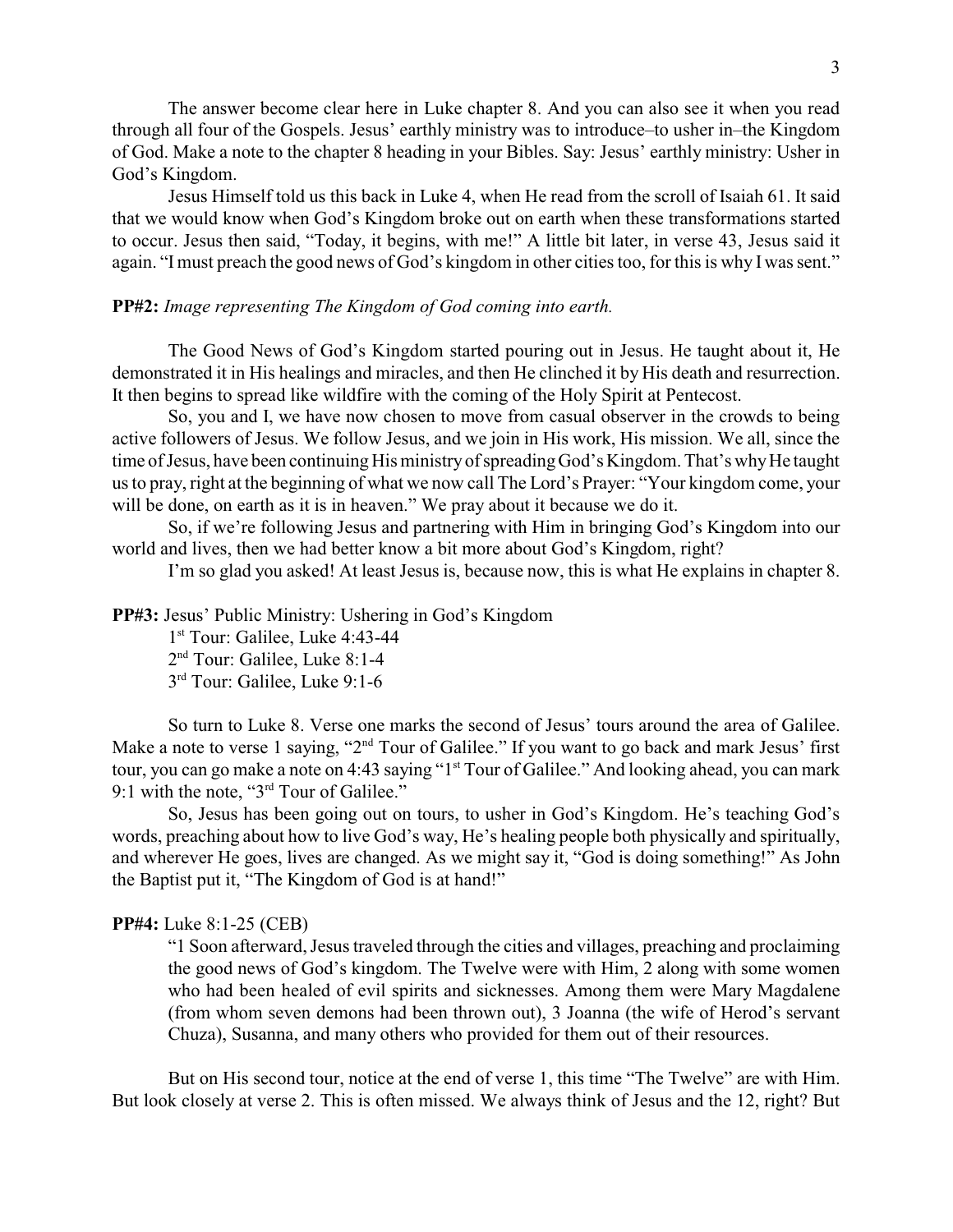among Jesus' tour group–perhaps in the SUV behind the bus–are a group of women! And these are pretty important women, actually. They have decided to follow Jesus, too. There is Mary from the town of Magdala–Jesus had healed her spiritually (know: this is a different woman than in the previous chapter), a Joanna, whose husband was on King Herod Antipas' payroll, and a certain Susanna. This is the only named reference to Susanna in the Gospels. And Luke says, "and many others." That's where you and I fit in. We've come to Jesus like the sinful woman in the previous chapter, and we now have spots in the SUV touring with Jesus, riding with these incredible women!

And notice what Luke says about them: they provided for Jesus and the 12 out of their resources! They're the support crew! This is amazing, right? I mean, where did Jesus get the funding for His ministry? He wasn't charging for His miracles. There were women with some means who made sure His bills were covered! Think about that! In a male-dominated world, it's women who pick up the tab! I love the idea of Joanna taking some of her husbands paycheck from Herod Antipas and using it to support Jesus! There's a sermon right here on giving! For you see, we're traveling with them, so this is what we are doing, too. We are, to this day, providing for Jesus' ministry out of our resources. And it's the women–so unlikely!–who get it done!

[Flip Chart Page:

Luke: Jesus Savior for the Unimportant

- 1. Gentiles (Luke 2:1 & 32)
- 2. Edge of the Empire (Luke 2:2)
- 3. Mary/women (Luke 2:5)
- 4. Poor/Shepherds (Luke 2:8)
- 5. Poor/Joseph & Mary (Luke 2:24)
- 6. Margins of the Temple (Luke 2:37)
- 7. Sick and Hurting (Luke 4-5)
- 8. Sinners and Gentiles (Luke 6-7)]

Remember back in Jesus' birth narrative we learned that Luke notices that Jesus is Savior for the overlooked and forgotten, right? Well it continues in Jesus' public ministry. Add two more to the list: in chapters 4-5 we see Jesus healing the sick and spiritually oppressed. In chapters 6-7 Jesus spars with the Pharisees but welcomes the sinners and Gentiles.

[Flip Chart Page: Women in Luke 1. Elizabeth (1:25,42-43) 2. Mary (1:38,46-55; 2:19)

- 3. Anna (2:36-38)
- 4. Simon's mother-in-law (4:38-39)
- 5. Widow's son (7:11-17)
- 6. Sinful woman (7:36-50)
- 7. Women with Jesus (8:2-3)]

And therefore Luke notices the crucial role of women in Jesus' ministry. With Jesus and men usually on the main stage, Luke makes sure to include women on the stage, too, pointing out that Jesus gives them moments in the spotlight. He describes the incredible faith responses of Elizabeth and Mary, of Anna at the temple. Jesus notices Peter's mother-in-law who was sick in the back room.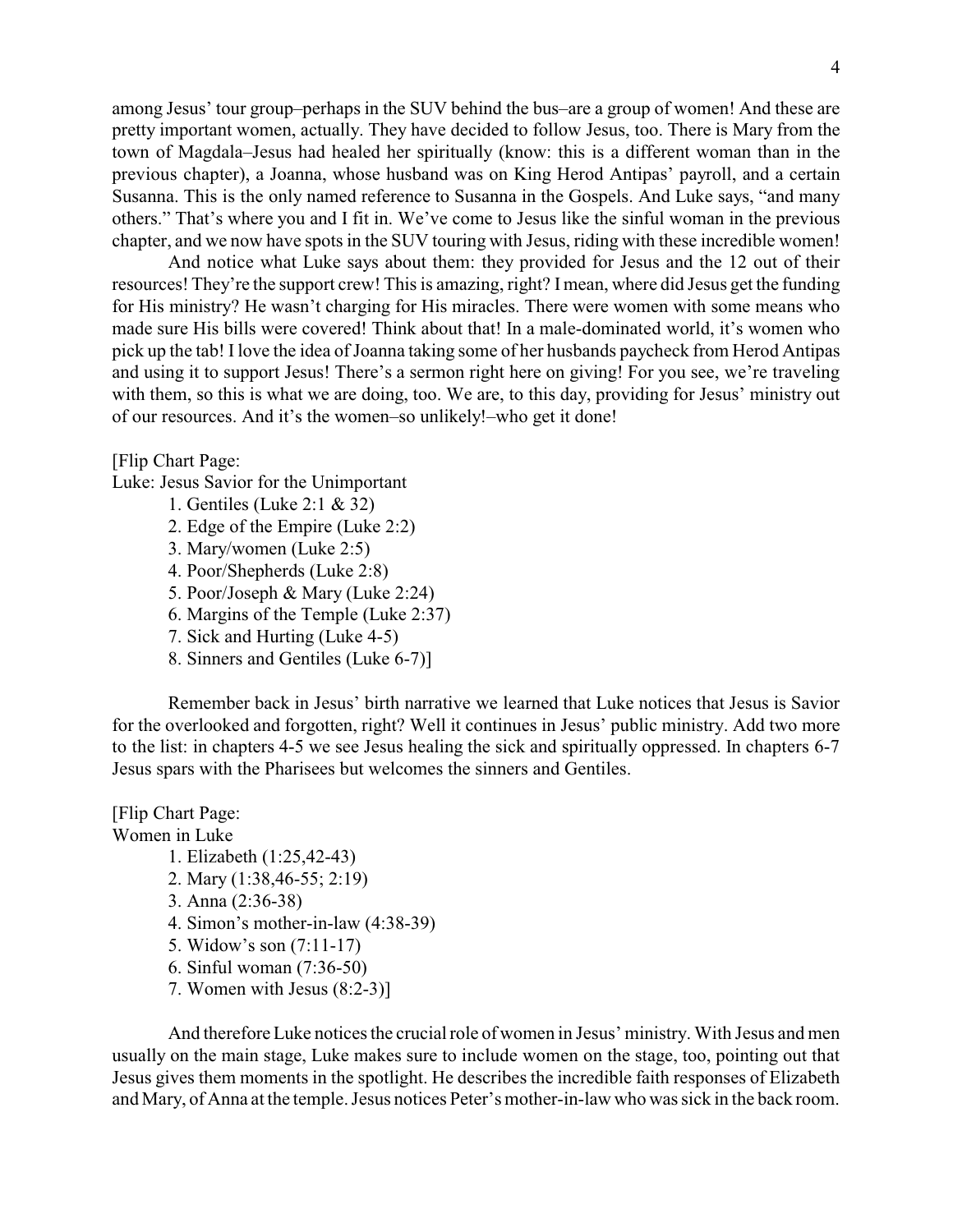The young man that Jesus raised from the dead last chapter, Jesus did in order to give him back to his mother. And the sinful woman weeping at Jesus' feet, well, that's who we are supposed to be. And then here, Luke records that it's the women who actually keep Jesus and the 12 rolling. Wow.

In fact, it's Mary Magdalene and the woman who remain close to Jesus at the cross, even when the 12 disappear! And when Jesus rises from the dead on Easter, He first appears not to the 12, but to Mary Magdelene and Joanna. Make a note to verse 3 saying, "See Luke 24:10."

# **PP#5:** Parables of Jesus:

-A favorite teaching devise of Jesus

-Uses something from everyday life to make a point

-There is an *obvious* application

-And a *hidden* application

-To reveal the hidden application, the listener needs to place herself in the parable

Well, we have so much to cover today, we best keep moving.

Verse 4, Jesus again uses parables to teach. Jesus used parables a lot. Iimagine Him walking around, seeing a farmer scattering seed by hand, just like they did in those days–they would often scatter the seeds first and then work them into the soil–so Jesus sees a farmer and then turns to His followers and uses that image to teach.

#### **PP#6:** Kingdom of God

1. What kind of soil are you?

A parable would have an obvious application, like in this one, there are different results depending on the condition of the soil. But then there was also a hidden application that you can only get by placing yourself in the parable somewhere. So, in this parable, the question becomes, which soil type *are you*?

# **PP#7:** Luke 8:1-25 (CEB)

4 When a great crowd was gathering and people were coming to Jesus from one city after another, He spoke to them in a parable: 5 "A farmer went out to scatter his seed. As he was scattering it, some fell on the path where it was crushed, and the birds in the sky came and ate it. 6 Other seed fell on rock. As it grew, it dried up because it had no moisture. 7 Other seed fell among thorny plants. The thorns grew with the plants and choked them. 8 Still other seed landed on good soil. When it grew, it produced one hundred times more grain than was scattered." As He said this, He called out, "Everyone who has ears should pay attention."

Now, Matthew and Mark also record this parable, and Luke again shortens it. But Jesus' main point comes at the end of verse 8: *You who are listening should take this to heart!* You see, up in verse 4 it says that big crowds are following Jesus. But Jesus doesn't want observers and miracleseekers. He wants God's Kingdom to spread: He wants a 100% increase! So, people, don't just remain spectators. Apply what you are hearing! Join in God's Kingdom: *receive* the message deeply by living it out!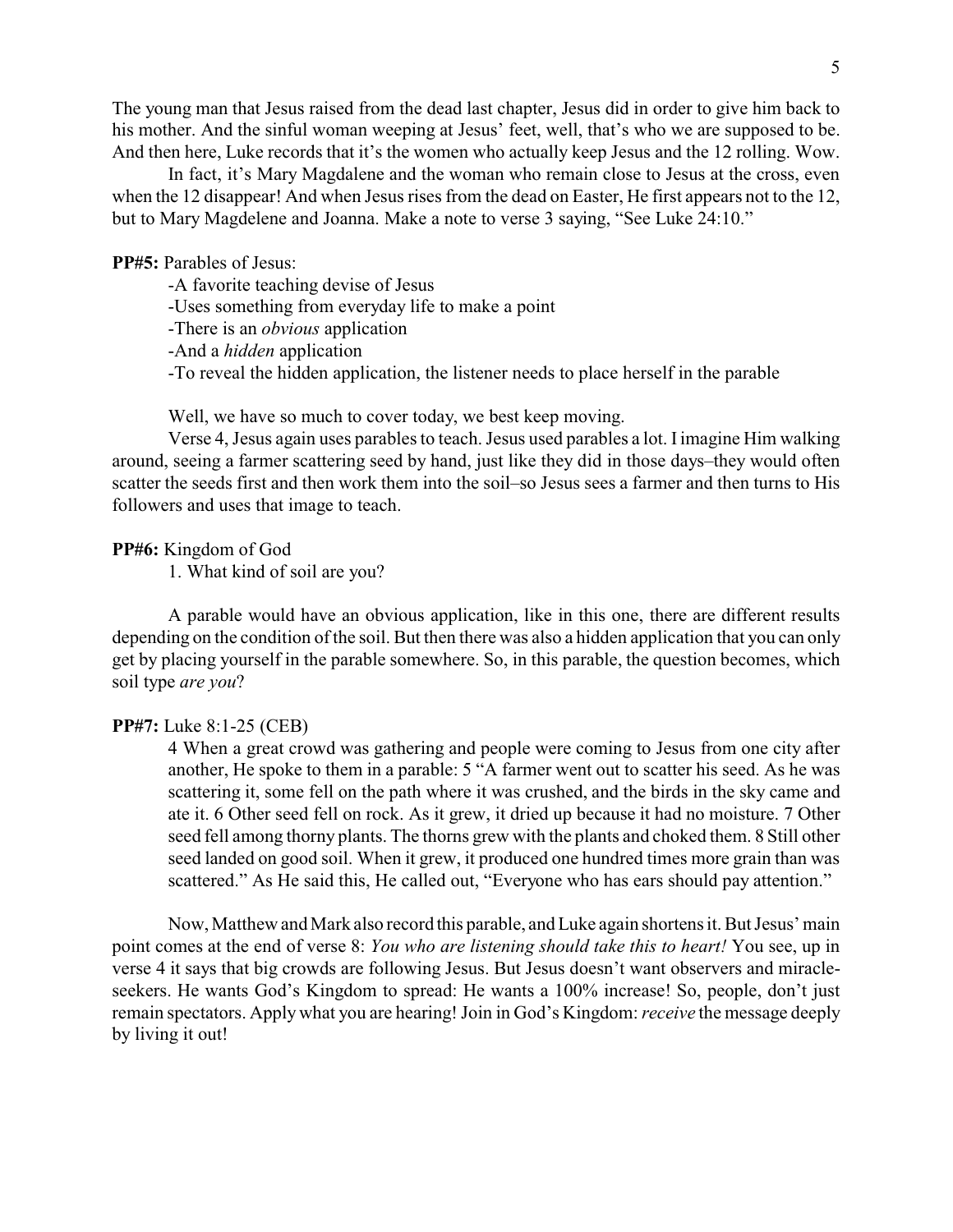## **PP#8:** Luke 8:1-25 (CEB)

9 His disciples asked Him what this parable meant. 10 He said, "You have been given the mysteries of God's kingdom, but these mysteries come to everyone else in parables so that when they see, they can't see, and when they hear, they can't understand.

The ironic thing is, that those closest to Jesus don't "get it" either! I am so grateful for the honest disciples. I'd be too scared to ask, "Um...what does that mean?" And Jesus encourages them! He's saying that He's speaking in parables because many people are listening for the wrong reasons...some are just seeking to entrap Him. They'll never truly understand. But those who really care and are receptive, they will understand. That's the disciples–and us. We may not understand at first, but we earnestly want to know this Good News.

#### **PP#9:** Luke 8:1-25 (CEB)

11 "The parable means this: The seed is God's word. 12 The seed on the path are those who hear, but then the devil comes and steals the word from their hearts so that theywon't believe and be saved. 13 The seed on the rock are those who receive the word joyfully when they hear it, but they have no root. They believe for a while but fall away when they are tempted. 14 As for the seed that fell among thorny plants, these are the ones who, as they go about their lives, are choked by the concerns, riches, and pleasures of life, and their fruit never matures. 15 The seed that fell on good soil are those who hear the word and commit themselves to it with a good and upright heart. Through their resolve, they bear fruit."

Jesus explains the hidden meaning. The sower is God, and the seed is God's message of hope in Jesus. People receive God's Word differently. So, consider the different ways *you* are hardened, are shallow, tempted, choked by worries and pleasures, or are eager and receptive.

### **PP#10:** Kingdom of God

1. What kind of soil are you?

2. How do you need to become more receptive?

God's Kingdom is like this: the Good News is received very differently. But God wants rich soil. So, which soil are you? We who have "ears should pay attention." Application: how do you need to become better soil?

Jesus then follows up with another parable on the Kingdom of God.

# **PP#11:** Luke 8:1-25 (CEB)

"16 No one lights a lamp and then covers it with a bowl or puts it under a bed. Instead, they put it on top of a lampstand so that those who enter can see the light. 17 Nothing is hidden that won't be exposed. Nor is anything concealed that won't be made known and brought to the light. 18 Therefore, listen carefully. Those who have will receive more, but as for those who don't have, even what they seem to have will be taken away from them."

Verse 16, "No one lights a lamp and then covers it with a bowl or puts it under a bed. Instead, they put it on top of a lampstand so that those who enter can see the light." We know this teaching from Matthew 5 and the Sermon on the Mount. But Jesus explains the hidden meaning here in verse 17, of why God gives His Word, His Light: "Nothing is hidden that won't be exposed. Nor is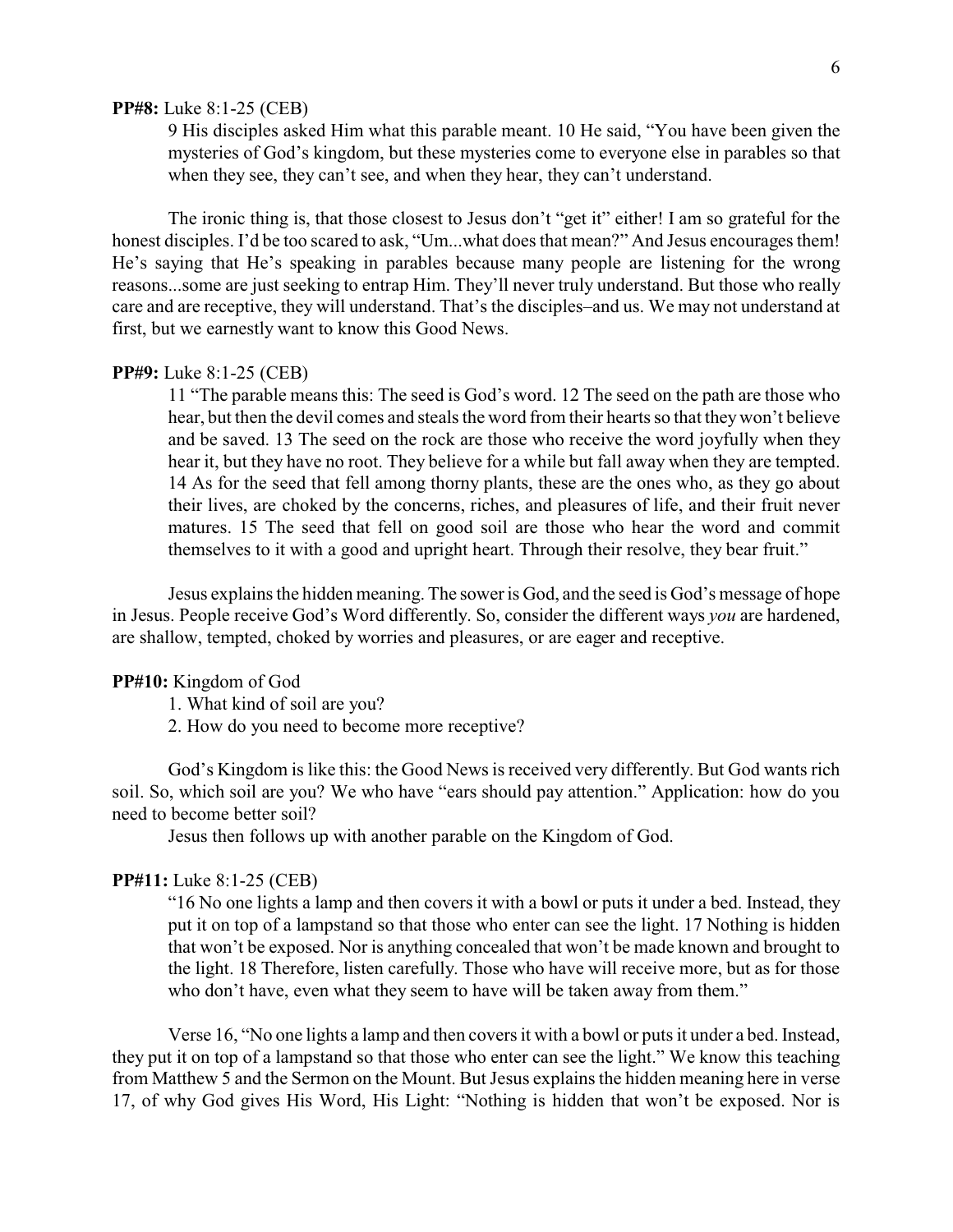anything concealed that won't be made known and brought to the light." God's Word exposes everything for what it truly is. Application, verse 18, "Therefore, listen carefully. [There it is again: you who have ears!] Those who have will receive more, but as for those who don't have, even what they seem to have will be taken away from them."

# **PP#12:** Kingdom of God

- 1. What kind of soil are you?
- 2. How do you need to become more receptive?
- 3. If you want more of God, you will get it!

Take to heart: those who have a taste of God's Kingdom and want more will be given more! Good news! There is more for you when you really want it. But those who don't really care, they're going to lose even their little bit of God. Again, the results of God's Kingdom–the transformation God intends–depends on our receptivity.

# **PP#13:** Luke 8:1-25 (CEB)

19 Jesus' mother and brothers came to Him but were unable to reach Him because of the crowd. 20 Someone told Him, "Your mother and brothers are standing outside, wanting to see you."

21 He replied, "My mother and brothers are those who listen to God's word and do it."

Jesus is on a roll here. So, when Jesus' family shows up, it's another teaching moment. Verse 19, "Jesus' mother and brothers came to Him but were unable to reach Him because of the crowd." Pause here a second. First of all, Mark gives more details saying that this is a family intervention. Make a note to verse 19 referencing, "Mark 3:21." It seems Jesus' family was getting concerned that His heavy schedule was causing Him to be a bit too divisive against the Jewish leaders. So, for a family intervention, notice that Joseph is not mentioned. He could be home working in the shop, but most likely he would have been there if he were still alive. So, Joseph is likely dead by now. Thirdly, Jesus has brothers! Now, if you're Roman Catholic, and you want to believe that Mary never ever had sex, then these are Joseph's kids from a previous marriage. Some also suggest cousins. But in Luke's simple telling, it is most likely that they were Jesus' younger half-siblings by Mary and Joseph. Now, at this time, Jesus' brothers don't seem to be among His disciples. Mark 6:3 names four of them, and says that Jesus also had some sisters. But after Jesus' return to glory, at least some of them become believers. One, named James, even becomes the leader of the church in Jerusalem. Note Galatians 1:19 and Acts 15:13.

Okay, Jesus hears that His family has come to see Him. Verse 20, "Someone told Him, 'Your mother and brothers are standing outside, wanting to see you.' 21 He replied, 'My mother and brothers are those who listen to God's word and do it.'"

## **PP#14:** Kingdom of God

- 1. What kind of soil are you?
- 2. How do you need to become more receptive?
- 3. If you want more of God, you will get it!
- 4. You become Jesus' family when you follow Him!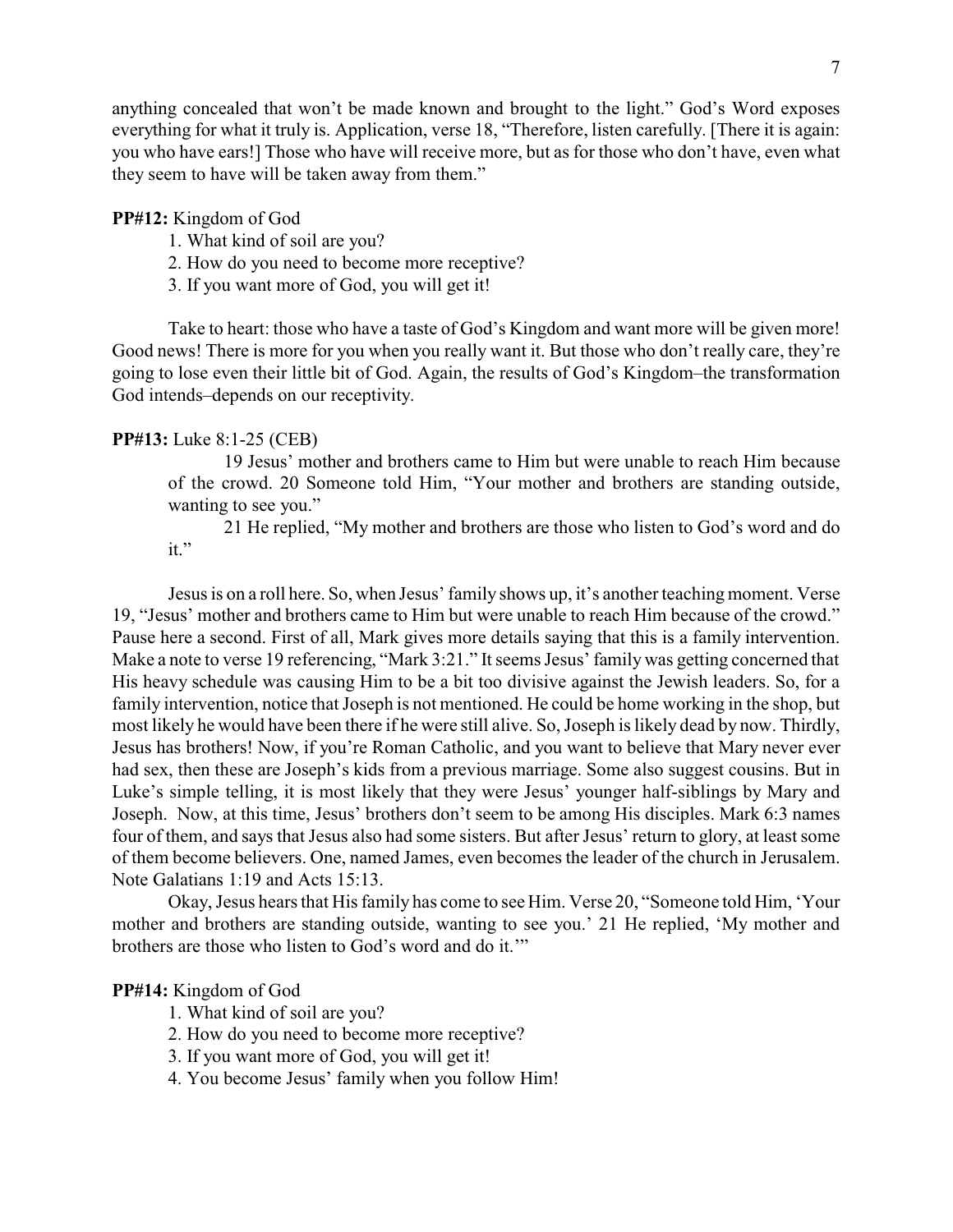Jesus uses that moment as sort of a parable. My family? Who are my family, I mean, *really* my family? If I am only a human, then it is bloodline and legal relationship. But Jesus is God's Son. Who are His family in God's Kingdom? It is anyone who listens to God's word and applies it! You who have "ears should pay attention." Application: You become part of Jesus' spiritual family when you live out God's Kingdom.

#### **PP#15:** Luke 8:1-25 (CEB)

"22 One day Jesus and His disciples boarded a boat. He said to them, 'Let's cross over to the other side of the lake.' So they set sail.

"23 While they were sailing, He fell asleep. Gale-force winds swept down on the lake. The boat was filling up with water and they were in danger. 24 So they went and woke Jesus, shouting, 'Master, Master, we're going to drown!' But He got up and gave orders to the wind and the violent waves. The storm died down and it was calm.

Okay, hang in there: one more story. You might remember this one. Jesus decides He wants to cross over the Sea of Galilee, over to the east side, the non-Jewish side. More on that next week. Verse 22, "One day Jesus and His disciples boarded a boat. He said to them, 'Let's cross over to the other side of the lake.' So they set sail." Jesus is exhausted from constant teaching, and there are experienced fishermen in the boat. So, He dozes off. Verse 23, "While they were sailing, He fell asleep. Gale-force winds swept down on the lake. [The Sea of Galilee is below sea level, and winds–when the conditions are right–can suddenly turn from a nice breeze to dangerous gales.] The boat was filling up with water and they were in danger. 24 So they went and woke Jesus, shouting, 'Master, Master, we're going to drown!' But He got up and gave orders to the wind and the violent waves. The storm died down and it was calm."

#### **PP#16:** Luke 8:1-25 (CEB)

"25 He said to His disciples, 'Where is your faith?'

"Filled with awe and wonder, they said to each other, 'Who is this? He commands even the winds and the water, and they obey Him!'"

Jesus then turns to His disciples and make a parable-like application. Verse 25, "He said to His disciples, 'Where is your faith?'" The problem wasn't that they were frightened. It was that they were certain they were going to die. Jesus, in a sense, is saying, "After all the miracles you've seen me do, knowing that I have all power and authority, why are you freaking out? You're with me. We're doing God's Kingdom work. You know I'll take care of things. Why didn't you apply your faith in me to this moment? You who have 'ears should pay attention!'"

"Filled with awe and wonder, they said to each other, 'Who is this? He commands even the winds and the water, and they obey Him!"

Finishing the story: "Filled with awe and wonder [there it is again, the reaction of wonder and praise], they said to each other, 'Who is this? He commands even the winds and the water, and they obey Him!"

It seems their understanding of what it means that Jesus is the Messiah needs to be expanded a bit more, right? But do you see the application here? The winds and waves listen to and obey Jesus. The people, not so much! And this story provides the context for the next story coming up. For after having calmed the storm in the weather on the boat, we'll find out next week that when Jesus lands, He calms the spiritual storm of a demon-possessed man.